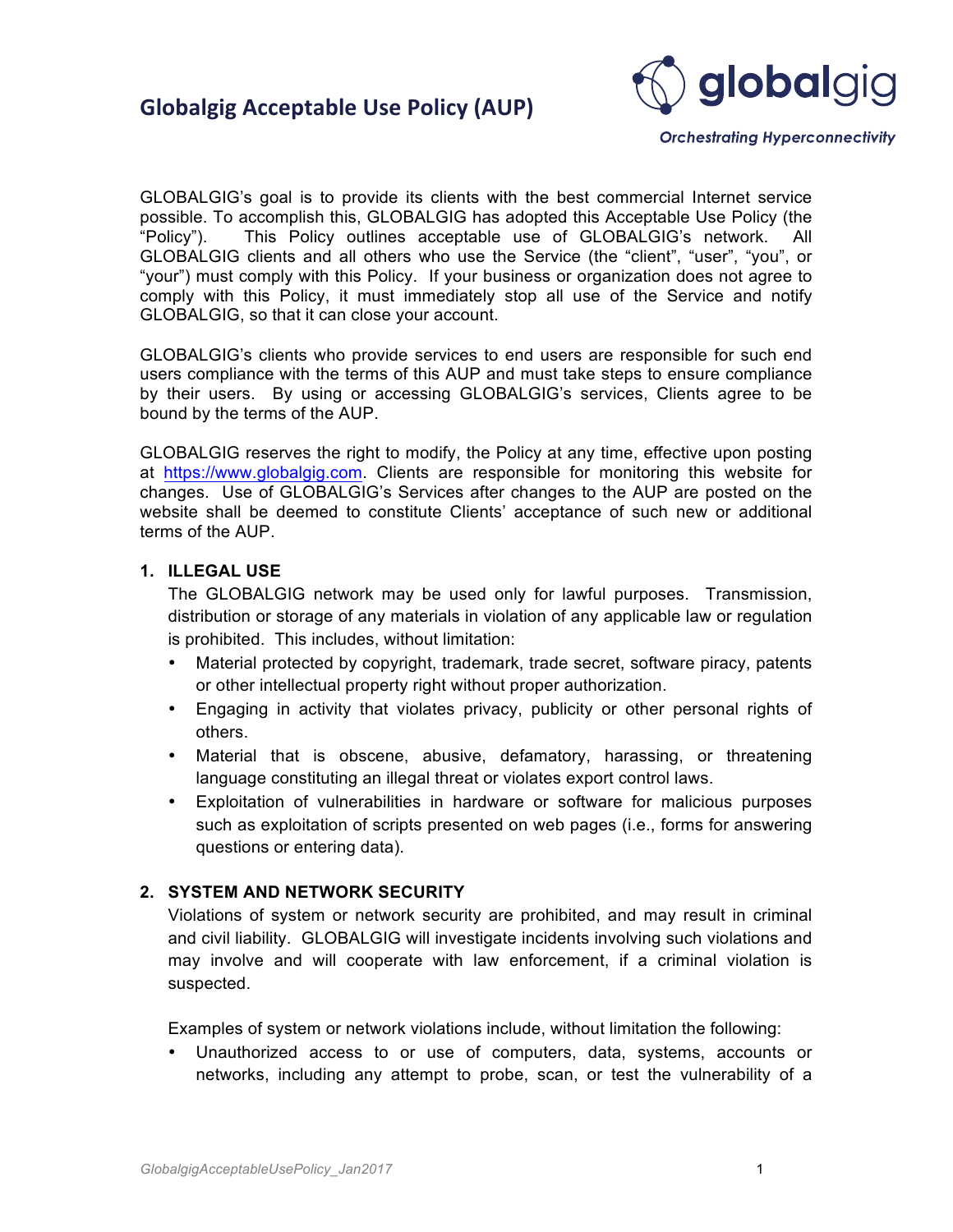# **Globalgig Acceptable Use Policy (AUP)**



**Orchestrating Hyperconnectivity** 

system or network or an attempt to penetrate security measures of another individual's system (known as 'hacking') is prohibited.

- Unauthorized monitoring of data or traffic on any network or system without express authorization of the owner of the system or network.
- Interference with service to any user, host or network including, without limitation, mail-bombing, flood, deliberate attempts to overload a system and broadcast attacks.
- Forging of any TCP-IP packet header or any part of the header information in an email or a newsgroup posting or otherwise engaging in any monitoring or interception of data not intended for the User without authorization is prohibited.
- Engaging in or permitting any network or hosting activity that results in the blacklisting or other blockage of GLOBALGIG IP space is prohibited.
- Also, attempting to circumvent Client authentication or security of any hosts, network, or account ('cracking') without authorization is prohibited.
- Simulating communications ("phishing") from and/or to a website or other service of another entity in order to collect identity information, authentication credentials, or other information from the legitimate users of that entity's service is prohibited.
- Exporting encryption software over the Internet or otherwise in violation of ITAR, to points outside the United States is prohibited.
- Using malware, DNS cache poisoning or other means ("pharming") to redirect a user to a website or other service that simulates a service offered by a legitimate entity in order to collect identity information, authentication credentials, or other information from the legitimate users of that entity's service is prohibited.
- Activities that disrupt the use of or interfere with the ability of others to effectively use the GLOBALGIG network, system, service, or equipment by utilizing programs, scripts, or commands to abuse a website (i.e., DDOS, SYN Floods or similar attacks).

#### **3. EMAIL**

Sending unsolicited mail messages is prohibited, including without limitation,

a. Client is prohibited from sending unsolicited bulk and/or commercial messages over the Internet ('spamming'). This includes receiving replies from unsolicited emails, (i.e., 'drop-box' accounts) or configuring any email server in such a way that it will accept third party emails for forwarding (i.e., open mail relay). Bulk email may only be sent to recipients who have expressly requested receipt of such email messages through a 'verified opt-in' process. Users that send bulk email messages must maintain complete and accurate records of all email subscription requested, specifically including the email and associated headers sent by every subscriber, and shall immediately provide GLOBALGIG with such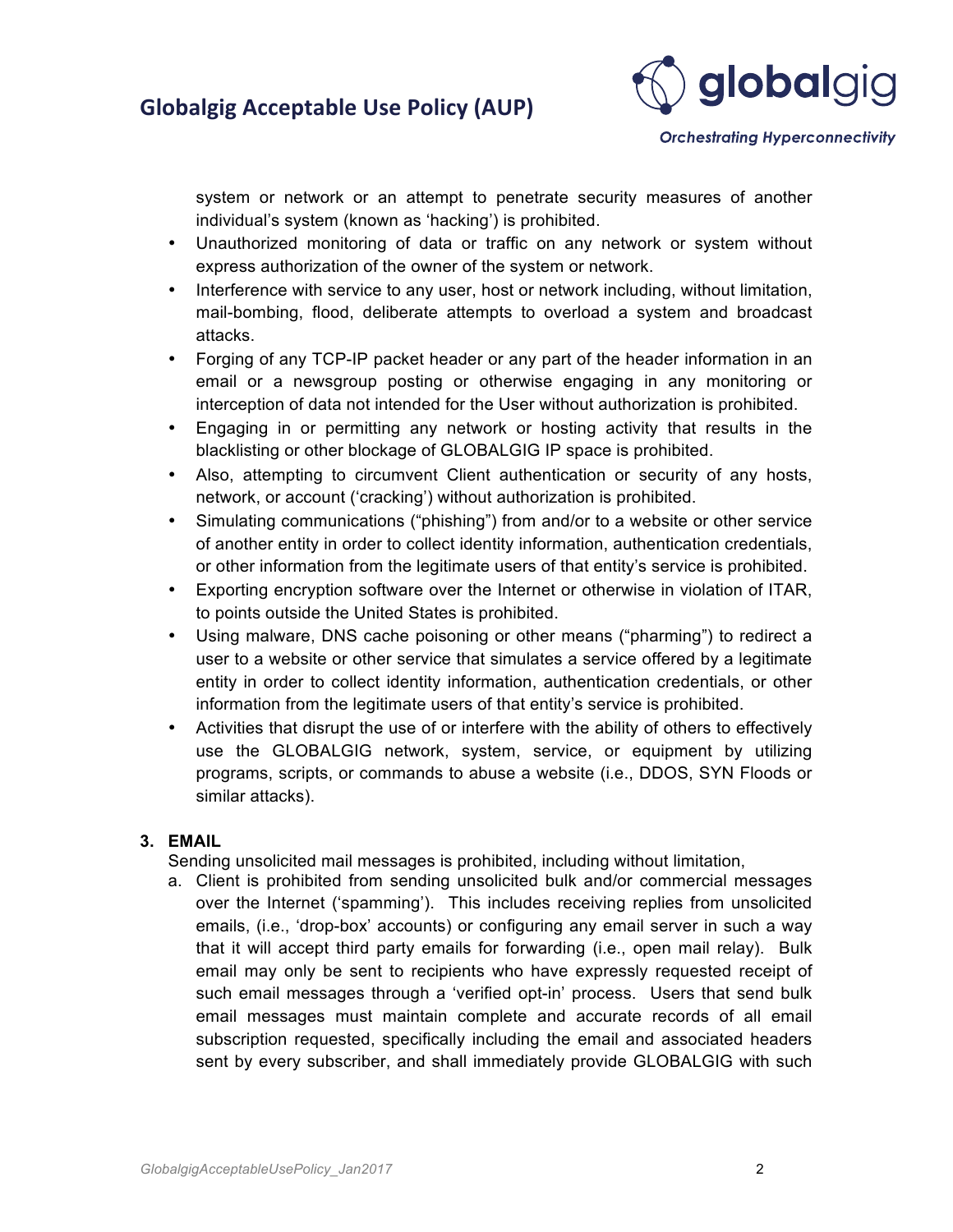# **Globalgig Acceptable Use Policy (AUP)**



**Orchestrating Hyperconnectivity** 

records upon request. If a site has roaming users who wish to use a common mail server, the mail server must be configured to require user identification and authorization.

- b. The Service must not be used to:
	- i. Send messages to any individual or entity who has indicated that they do not wish to receive a message from you.
	- ii. Collect or redirect responses from unsolicited messages sent from accounts on another Internet hosts or messaging services which violates this policy, or the equivalent policy or any other policy of any other Internet service provider or website. Moreover, unsolicited messages sent from accounts on other Internet hosts or messaging services may not direct the recipient to any website or other resource that uses GLOBALGIG's network.
	- iii. Purchase lists of email addresses from third parties for mailing to or from any GLOBALGIG hosted domain, or referencing GLOBALGIG account, is prohibited.
	- iv. Distribute Internet Viruses, Worms, Trojan Horses, flooding, mail bombing, or denial of service attacks or distributing information regarding the creation of such viruses, worms, etc. for reasons other than mitigation or prevention is prohibited. Also, activities that disrupt the use of or interfere with the ability of others to effectively use the network or any connected network, system, service or equipment is prohibited. Transmitting, distributing or storing information or material, that, as reasonably determined by GLOBALGIG, is threatening, abusive, violates the privacy of others or which violates any applicable law or regulation, that is harmful to or interferes with GLOBALGIG's provision of Service, the GLOBALGIG network or any third party's network, equipment, applications, services or websites, that is fraudulent or contains false, deceptive or misleading statements, claims or representations (i.e., phishing), and deceptive marketing practices including, without limitation to, practices that violated United States Federal Trade Commission's guidelines for proper online marketing schemes is prohibited.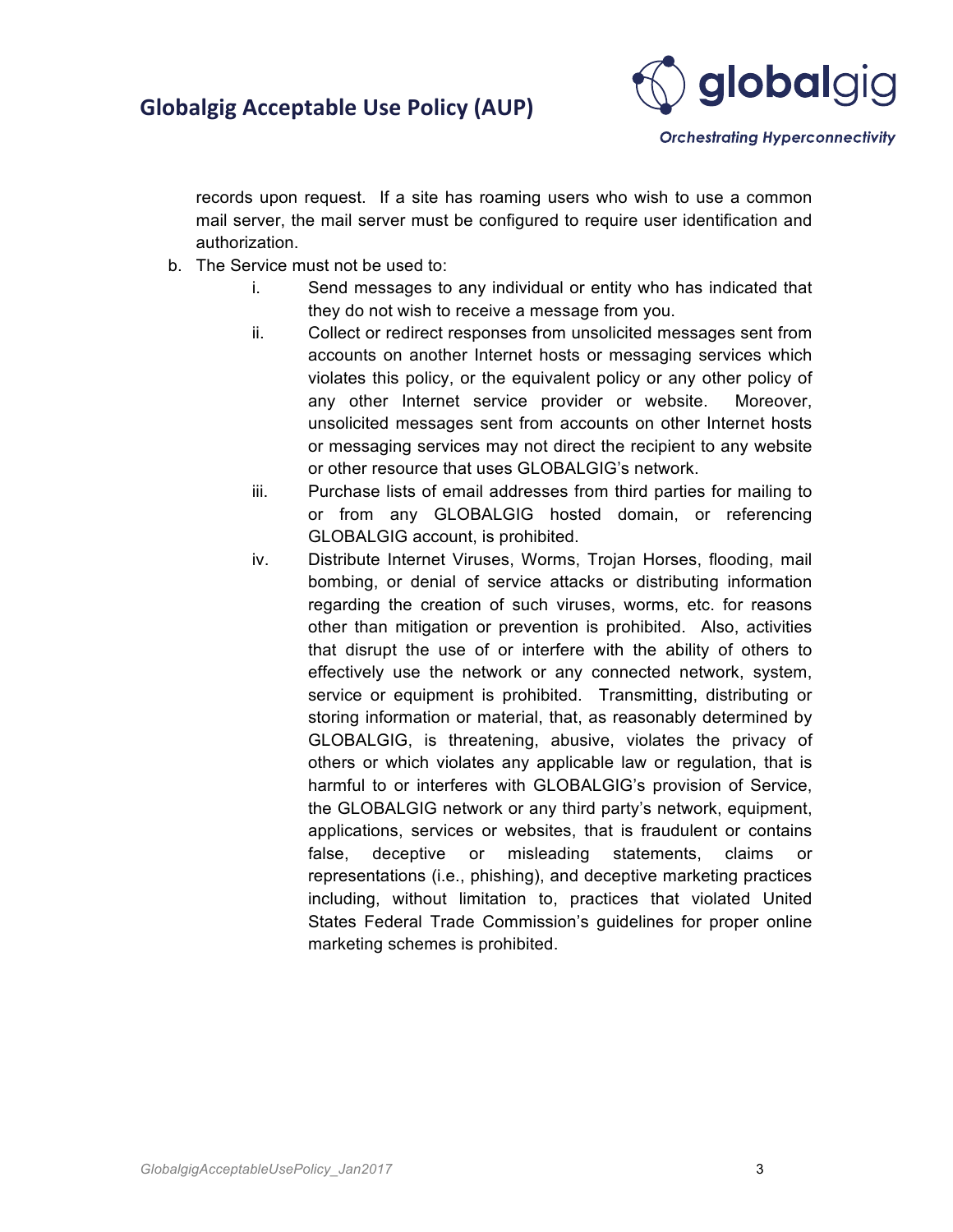

### **4. SENDING HIGH VOLUME OF TRAFFIC TO PARTICULAR AUTONOMOUS SYSTEM**

If the traffic to and from a particular ASN exceeds 10% of client's monthly Committed Data Rate (CDR) then GLOBALGIG makes no guarantee of performance towards packet loss and/or latency to and from that ASN.

The above is also applicable to "Transit" Autonomous systems which are used to reach the end user destinations

#### **5. OBSCENE SPEECH OR MATERIAL**

Transmission, distribution or storage of any material in violation of any applicable law or regulation is prohibited. Using GLOBALGIG's network to advertise, transmit, store, post, display or otherwise make available child pornography or obscene speech or materials is prohibited. GLOBALGIG does not prohibit any material allowed by law. GLOBALGIG is required by law to notify law enforcement agencies when it becomes aware of the presence of child pornography on or being transmitted through GLOBALGIG's network.

#### **6. RISKS OF THE INTERNET**

- a. Some activities that clients can perform when accessing the Internet may be harmful or cause loss to client, other people that may access client's service, or client's equipment including, without limitation:
	- i. Downloading content (including receiving emails) from the Internet which may introduce viruses or other harmful features to the client's computer,
	- ii. Purchase goods or services using the Internet
	- iii. Transmitting confidential information over the Internet (such as credit card numbers or other business information), or
	- iv. Accessing and viewing content on the Internet or otherwise available through the service that may be offensive to some individuals, or inappropriate for children.
- b. Client shall bear all risk associated with the activities referred to in paragraph (a) above and GLOBALGIG does not have any liability for any claims, losses, actions, damages, suites or proceeding arising out of or otherwise relating to such activities.